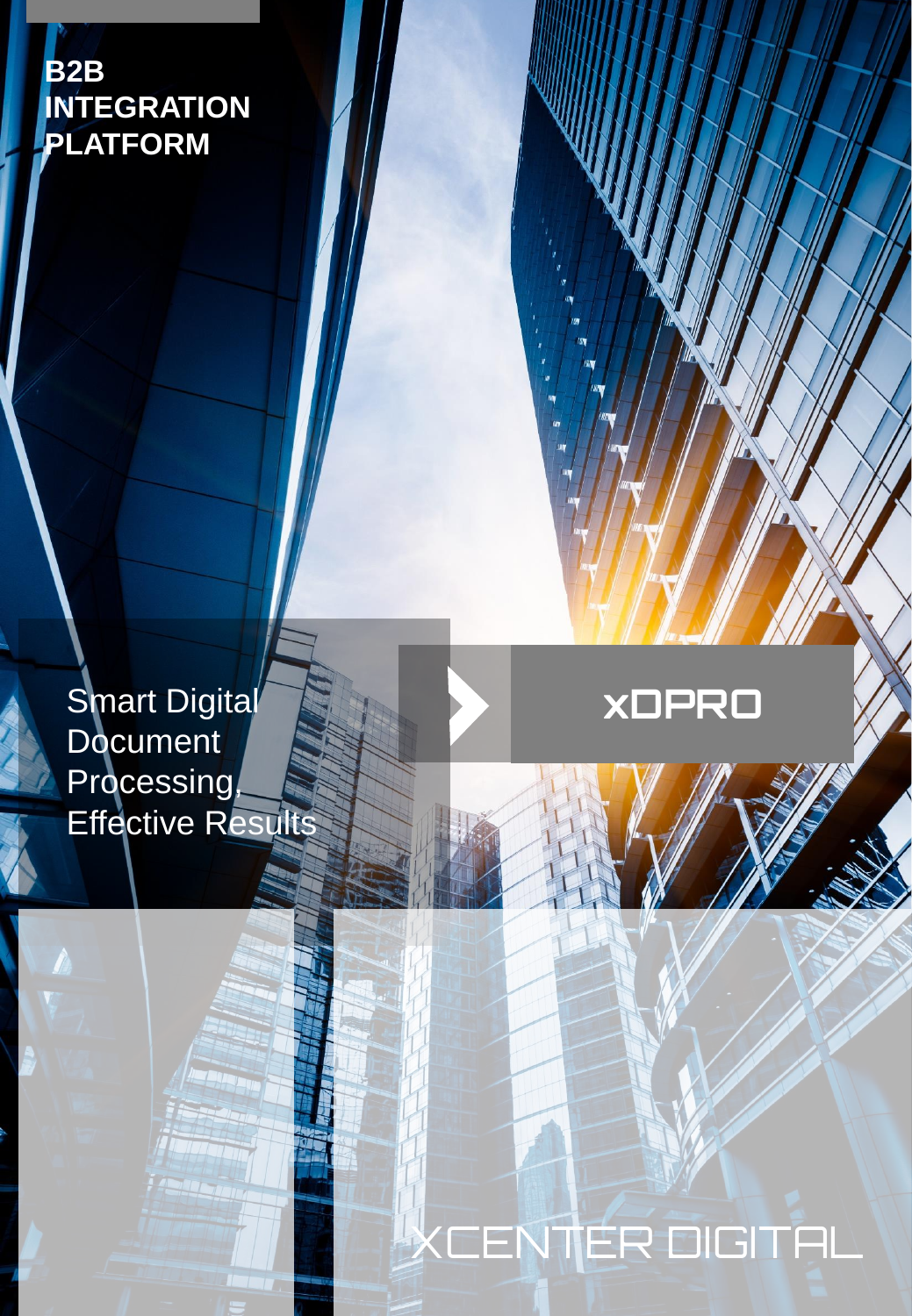#### PRODUCT SHEET

#### **BUILD, INTEGRATE & AUTOMATE DOCUMENT FLOWS**



#### **Enterprise Business Process Engine**

**Multi-purpose modular, "Lego-like" product architecture** 

xDPRO is a powerful and modular document processing platform. xDPRO offers the tools for managing processes (rather than tasks) to improve business performance outcomes and operational agility. Processes span organizational boundaries, linking together documents, information flows, and systems to create and deliver value. Examples are: inserting documents in an ERP, saving document information in databases, converting file formats, archiving documents, inserting extracted data into SAP workflows, and much more.

xDPRO consists of a modular product architecture: different components can be pieced together differently for various purposes. xDPRO "workers" are similar to Lego pieces, and can be assembled together in many ways to handle diverse digital document processing scenarios. Speaking

figuratively, xDPRO is the conveyor belt that transfers the documents through the software. Individual tools called workers retrieve the documents from the conveyer belt, process them one by one, and then return them to be processed by the next worker or application. The last tool in the pipeline generally removes the document from the conveyor belt. Depending on the configuration, xDPRO can contain various different workers to implement different kinds of document processing, and further tools can be added as required.

The web application called xDPRO Monitor displays the status of all document processing scenarios and its workers. xDPRO Web App also provides access to (optional) document audit trail.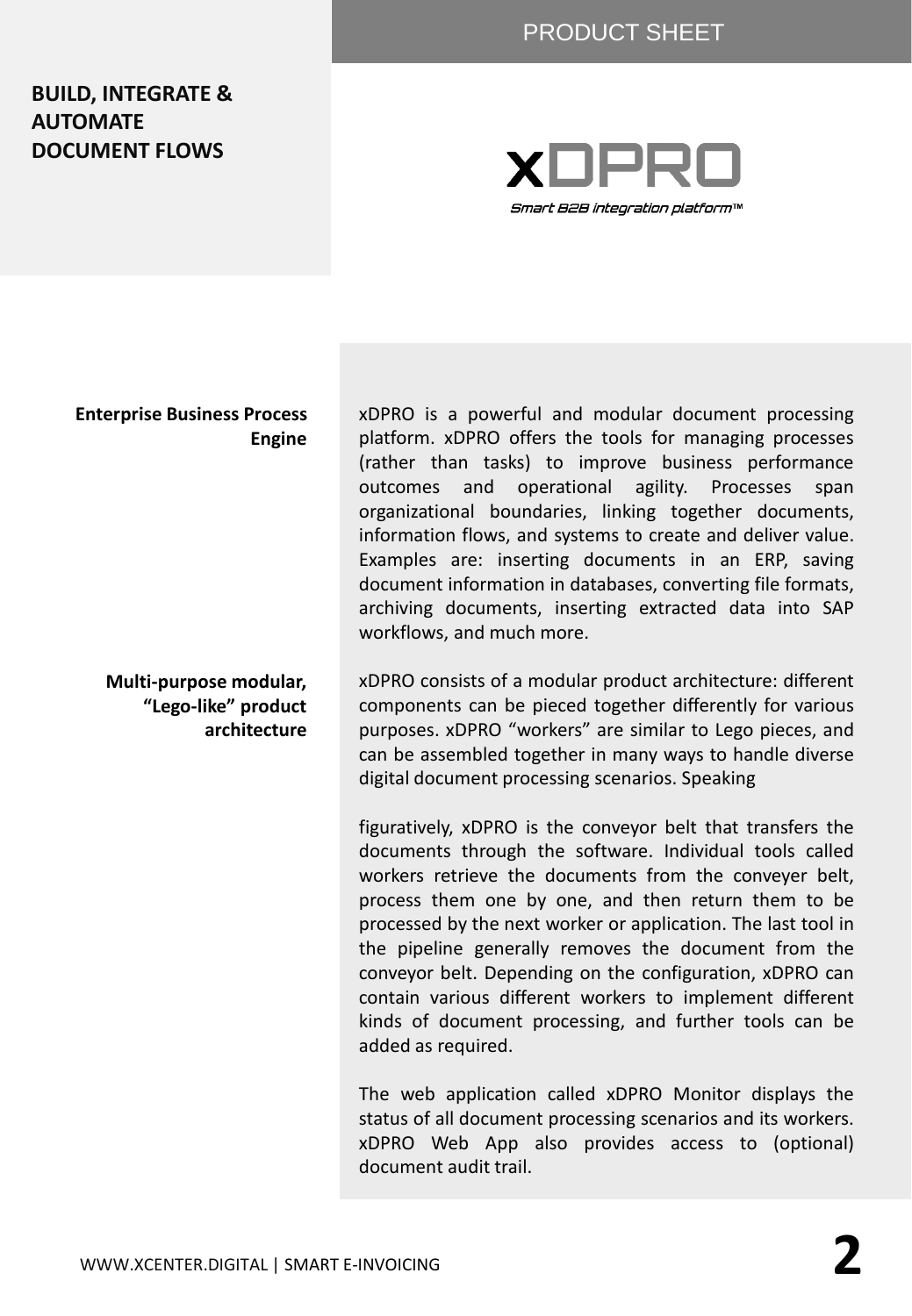#### PRODUCT SHEET

#### **BUILD, INTEGRATE & AUTOMATE DOCUMENT FLOWS**



#### **Practical applications for xDPRO, a few scenarios**

- ✓ Extract 100% accurate data from 'digital PDF' files and transform to a structured data file format
- ✓ Transform structured data files to other formats (XML, cXML, UBL2, CSV, JSON, ISDOC, …)
- ✓ Convert TIFF, JPG, PNG, PDF and PDF/A formats
- ✓ Archive documents
- ✓ Insert references to SAP ERP or other target systems ✓ Automated processing of PDF invoices received via
- email in conjunction with OCR ✓ Insert extracted data into SAP workflow solutions such as OpenText VIM
- ✓ Batch-import documents
- $\checkmark$  Integrate scanning processes with SAP ERP